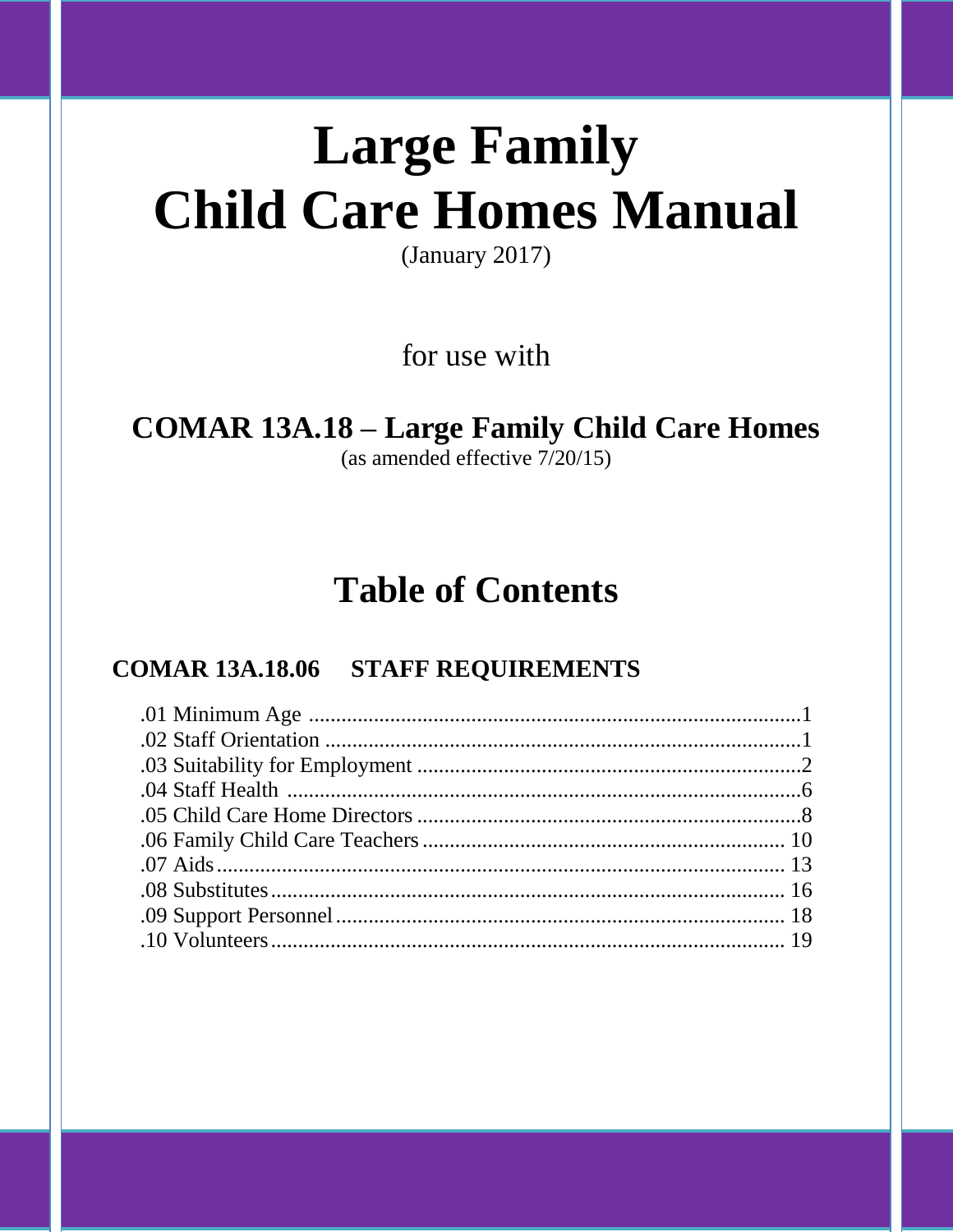#### **.01 Minimum Staff Age.**

#### **A staff member in a child care home may not be younger than 16 years old.**

*INTENT: A minimum age of 16 is established to help ensure that a staff member will be mature enough to handle the responsibilities associated with caring for children who are enrolled in the child care center. In addition, to facilitate child supervision in a school-age program, each staff member must be older than the oldest child typically in care.*

*INSPECTION REPORT ITEM: "Minimum Staff Age"*

*COMPLIANCE CRITERIA: Each staff member is at least 16 years old.*

*ASSESSMENT METHOD: Review the facility's current Employment Record to determine if each staff member is at least 16-years-old. Request provider to produce documentation of the age of staff members.*

*Documentation may be any of the following:*

- *Driver's license;*
- *Birth certificate;*
- *Age of majority card;*
- *College transcript; or*
- *Other government-issued document (e.g., passport, naturalization papers, green card, etc.)*

#### **.02 Staff Orientation.**

**On or before assignment, a provider shall ensure and document that each staff member has been informed in writing about all areas pertinent to the health and safety of the children, including:**

- **A. The location of the telephone and emergency telephone numbers;**
- **B. The location of each child's emergency form;**
- **C. Emergency and disaster plan contents;**
- **D. Identity of the staff members who:**
	- (1) **Are currently certified in first aid and CPR; and**
	- (2) **Have completed approved training in medication administration;**
- **E. The identity of the individuals who are required to be available to provide emergency coverage pursuant to COMAR 13A.18.08.02D;**
- **F. Hand washing and diapering procedures approved by the office;**
- **G. The child care home's child discipline policy;**
- **H. The requirements and procedures for reporting suspected child abuse and neglect according to Family Law Article, §§5-704—5-705, Annotated Code of Maryland;**
- **I. Signs and symptoms of abuse and neglect in children;**
- **J. The community resources available to a family of a child who may have special needs; and**
- **K. The contents of the current version of this subtitle.**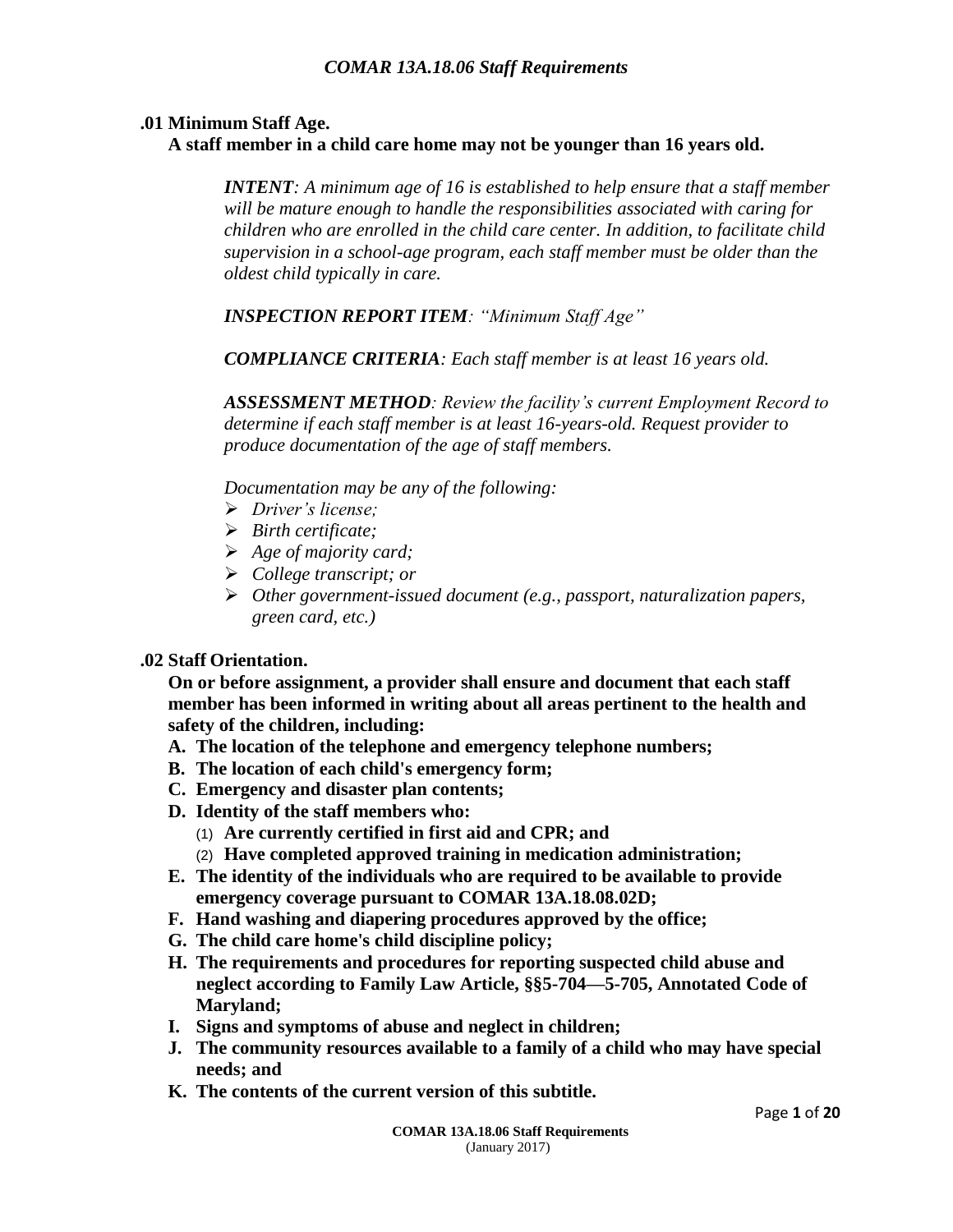*INTENT: In order for staff members to be knowledgeable about facility requirements and procedures pertaining to child health and safety, including child abuse and neglect reporting and child care home regulations requirements, the home must provide written information, as specified in A.- K. of this regulation, to each staff member before the staff member begins his or her work assignment.* 

*INSPECTION REPORT ITEM: "Staff Orientation"*

*COMPLIANCE CRITERIA: No later than the person's actual start date at the large family home, each new employee or staff member receives all required child health and safety information in writing.*

*ASSESSMENT METHOD: Review the facility's records for documentation indicating that each new employee and staff member received the required written information and when it was provided. See, "Staff Orientation Verification" form.*

- **.03 Suitability for Employment.**
	- **A. A provider may not employ an individual who has received a conviction, a probation before judgment disposition, a not criminally responsible disposition, or a pending charge for the commission or attempted commission of:**
		- (1) **A crime involving:**
			- (a) **A child;**
			- (b) **Cruelty to animals;**
			- (c) **Domestic violence; or**
			- (d) **A weapons or firearms violation of federal or state laws;**
		- (2) **A sex offense;**
		- (3) **A violent crime classified as a felony;**
		- (4) **Abduction or kidnapping;**
		- (5) **Abuse of a child or an adult;**
		- (6) **Confinement of an unattended child;**
		- (7) **Manufacturing, distributing, or dispensing a controlled dangerous substance;**
		- (8) **Perjury;**
		- (9) **Pornography;**
		- (10) **Possession with intent to manufacture, distribute, or dispense a controlled dangerous substance; or**
		- (11) **Reckless endangerment.**

*INTENT: By their very nature, certain criminal offenses involve acts that obviously carry extreme risks for children. An operator is absolutely forbidden to hire, or continue to employ, any person with a criminal history that includes any of the above-referenced offenses.*

*INSPECTION REPORT ITEM: "Suitability for Employment"*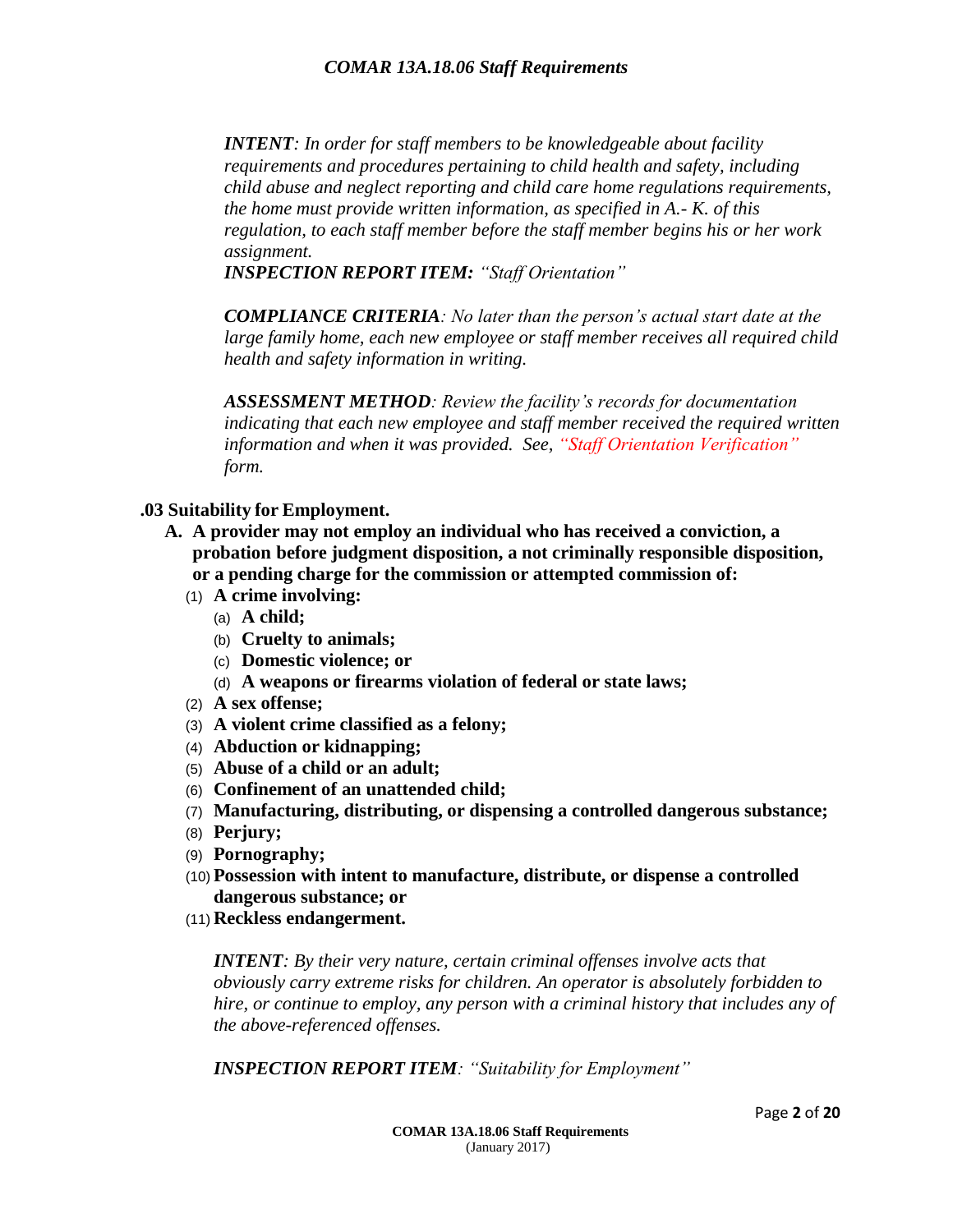*COMPLIANCE CRITERIA: The large family home does not employ any person for whom a criminal background check (CBC) report issued on or after October 1, 2005 reveals a pending charge for, or adjudication on any of the listed offenses.*

*ASSESSMENT METHOD: Review the Employment Record/Personnel List in conjunction with OCC's copies of CBC reports received since October 1, 2005 to determine if any individual listed has been charged with, or adjudicated (i.e., been convicted, received a probation before judgment, etc.) for one of the enumerated offenses. Initial CBC requests for employee and subsequent "alerts" are used to determine employability.* 

*Note: See "Guidance – Suitability for Employment Process" and "Verifying Staff Employment During Unannounced Inspections".*

- **B. If an individual has been identified as responsible for child abuse or neglect or received a conviction, a probation before judgment disposition, a not criminally responsible disposition, or a pending charge for the commission or attempted commission of a crime or offense that is not included in §A of this regulation, the office:**
	- (1) **Shall assess, on the basis of the following factors, the individual's suitability for employment:**
		- (a) **The job position at the child care home for which the individual is applying or in which the individual is currently employed;**
		- (b) **The nature and seriousness of the incident, crime, or offense;**
		- (c) **How long ago the incident, crime, or offense occurred;**
		- (d) **The age of the individual at the time the incident, crime, or offense occurred;**
		- (e) **The individual's probation or parole status, if applicable; and**
		- (f) **Any other information the office considers pertinent; and**
	- (2) **Depending on the results of the assessment, shall permit or prohibit employment of the individual.**

*INTENT: If a large family child care home employee (or employment applicant) has a Child Protective Services (CPS) history of indicated child abuse or neglect or a criminal history that includes certain offenses other than those listed under §A of this regulation, the agency will evaluate that information to determine the person's suitability to work in a child care environment. Based on the results of that evaluation, the agency may find that person to be unsuitable for large family child care home employment and direct the program operator to deny or terminate the person's employment.*

*INSPECTION REPORT ITEM: "Suitability for Employment"*

*COMPLIANCE CRITERIA: For any large family child care home employee or employment applicant who criminal history that includes certain offenses other*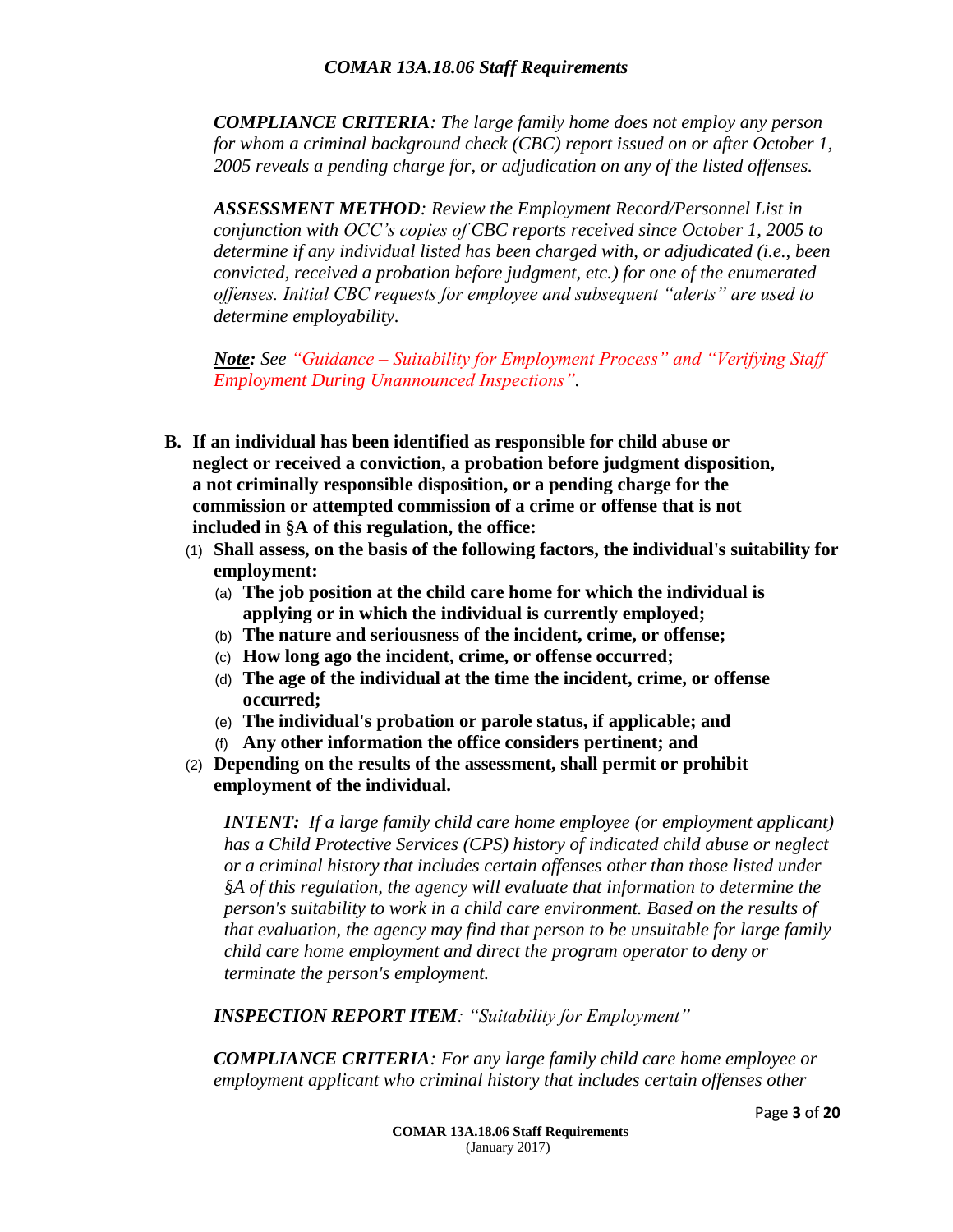*than those listed under §A of this regulation, such an individual's suitability to work in a child care environment has been evaluated.*

*If the evaluation by the agency has resulted in a finding of unsuitability for child care program employment, the provider has terminated or denied employment of that individual.*

*ASSESSMENT METHOD: Review the provider's Employment Record to determine if the requirements of this regulation have been met.*

- **C. Request for Reassessment.**
	- (1) **An individual who is prohibited from employment by the office pursuant to §B of this regulation may request the office to conduct a reassessment with respect to the incident, crime, or offense.**
	- (2) **For a reassessment request to be eligible for consideration:**
		- (a) **The request shall be in writing and shall include documentation, such as but not limited to letters of support or evaluation reports, pertinent to the incident, crime, or offense; and**
		- (b) **The individual may not have submitted a reassessment request, whether for the same or a different job position, within the previous 12 months.**
	- (3) **In order to reach a decision on the request, the office may request additional information from the individual, the provider, or any agency or entity cited by the individual or the provider in connection with the reassessment request.**
	- (4) **Upon reaching a decision on the request, the office shall promptly notify the individual of that decision.**
	- (5) **The provider may not permit the individual to begin or to resume employment until the office has notified the provider that the individual may be employed.**

*INTENT: Any person evaluated by OCC as unsuitable for employment may ask for a reconsideration of that evaluation. The agency will agree to conduct a reevaluation if the request is in writing and includes pertinent documentation explaining why the finding of unsuitability by OCC should be changed, and if OCC has not received a similar request from the person within the past year. As soon as the re-evaluation has been completed, the agency shall notify the person and the provider of its outcome. If the outcome is favorable to the person, the provider may not allow the person to begin working before receiving permission from OCC to do so.*

#### **D. Notification of Employment Prohibition.**

- (1) **If the office, pursuant to this chapter, determines that an individual may not be employed at a child care home, the office shall notify the individual and the provider in writing of that decision and its basis.**
- (2) **The written notification to the individual shall also:**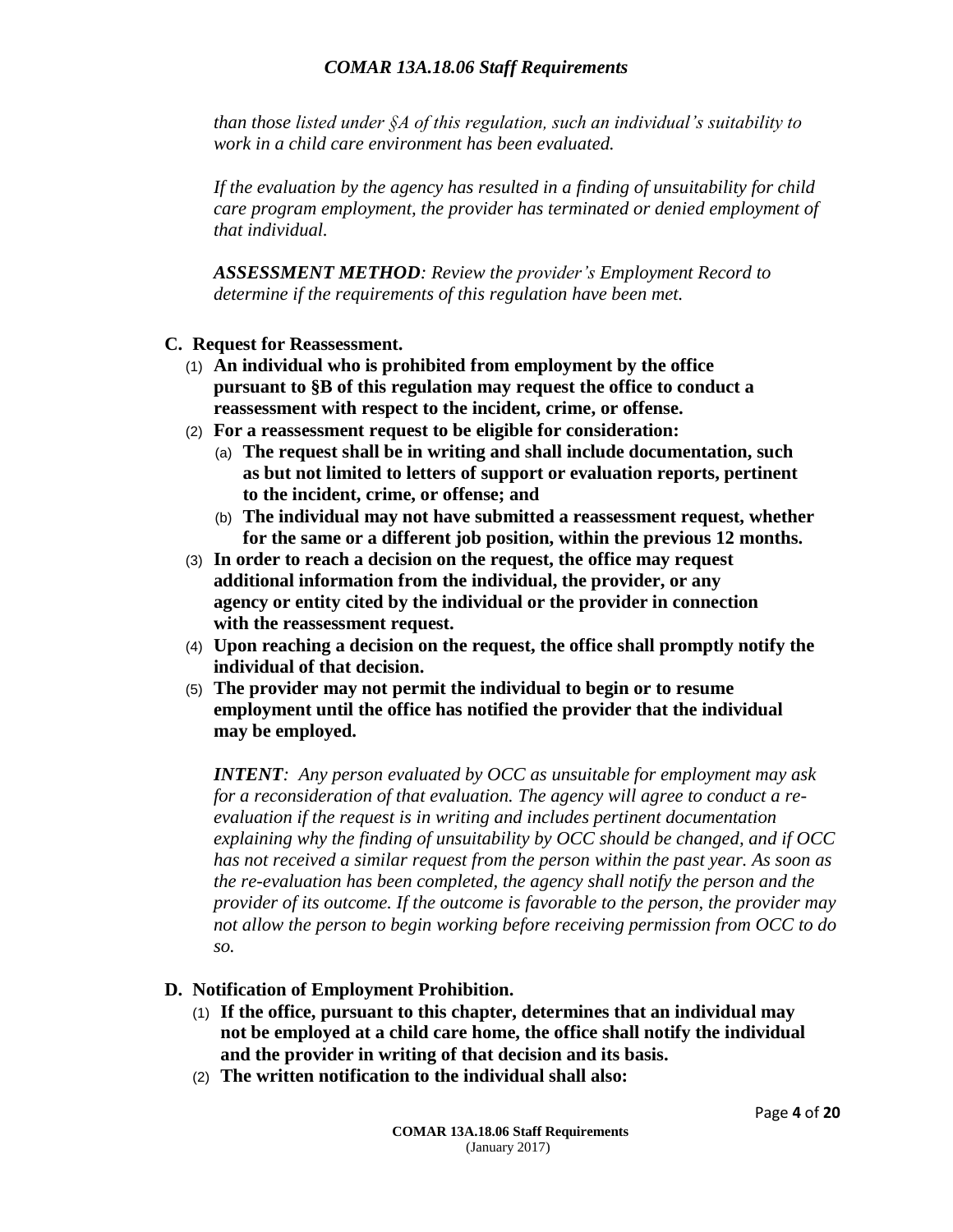- (a) **State that the individual may appeal the decision to the Office of Administrative Hearings (OAH); and**
- (b) **Specify the requirements for submitting an appeal to the OAH.**

*INTENT: If OCC denies employment on the basis of unsuitability, the agency shall notify the person and the provider operator in writing of that decision and the reason for it. The notification to the person shall also include information concerning the person's right to appeal the decision.*

- **E. Upon notification that an individual may not be employed, the provider:**
	- (1) **Shall promptly terminate the individual from employment or from consideration for employment, as applicable; and**
	- (2) **Unless the individual appeals the decision to the OAH and the appeal is concluded in favor of the individual, may not:**
		- (a) **Reconsider the individual for employment;**
		- (b) **Permit the individual to have any contact with an unrelated child in care; or**
		- (c) **Allow the individual on the premises of the child care home except to exercise parental responsibilities with respect to a related child in care.**

*INTENT: If OCC directs a provider to deny or terminate a person's employment for reasons of unsuitability, the provider must comply immediately. Unless the person appeals OCC's action and the action is overturned, the provider may not attempt to re-hire the person or, unless the person is a parent of a child in care, allow the person to be on the child care home's premises.*

*INSPECTION REPORT ITEM: "Suitability for Employment"*

*COMPLIANCE CRITERIA: Unless OCC's employment prohibition has been overturned on appeal, the center does not:*

- *Employ any person whose employment has been prohibited by OCC, or*
- *Permit the person on the child care home's premises except as the parent of a child in care.*

*ASSESSMENT METHOD: If a person should have been terminated from, or denied employment at the child care home, review the provider's current Employment Record to determine if the person's name is appears in the record. Interview the Director to determine if there is any other documentation (for example, a denial of employment application letter or a notice of termination) verifying that the person has been terminated from, or denied employment.*

**F. A provider may not allow an individual to serve, or to continue to serve, in a child care position for which the individual does not meet the employment qualification or training requirements set forth at Regulations .05—.07, as**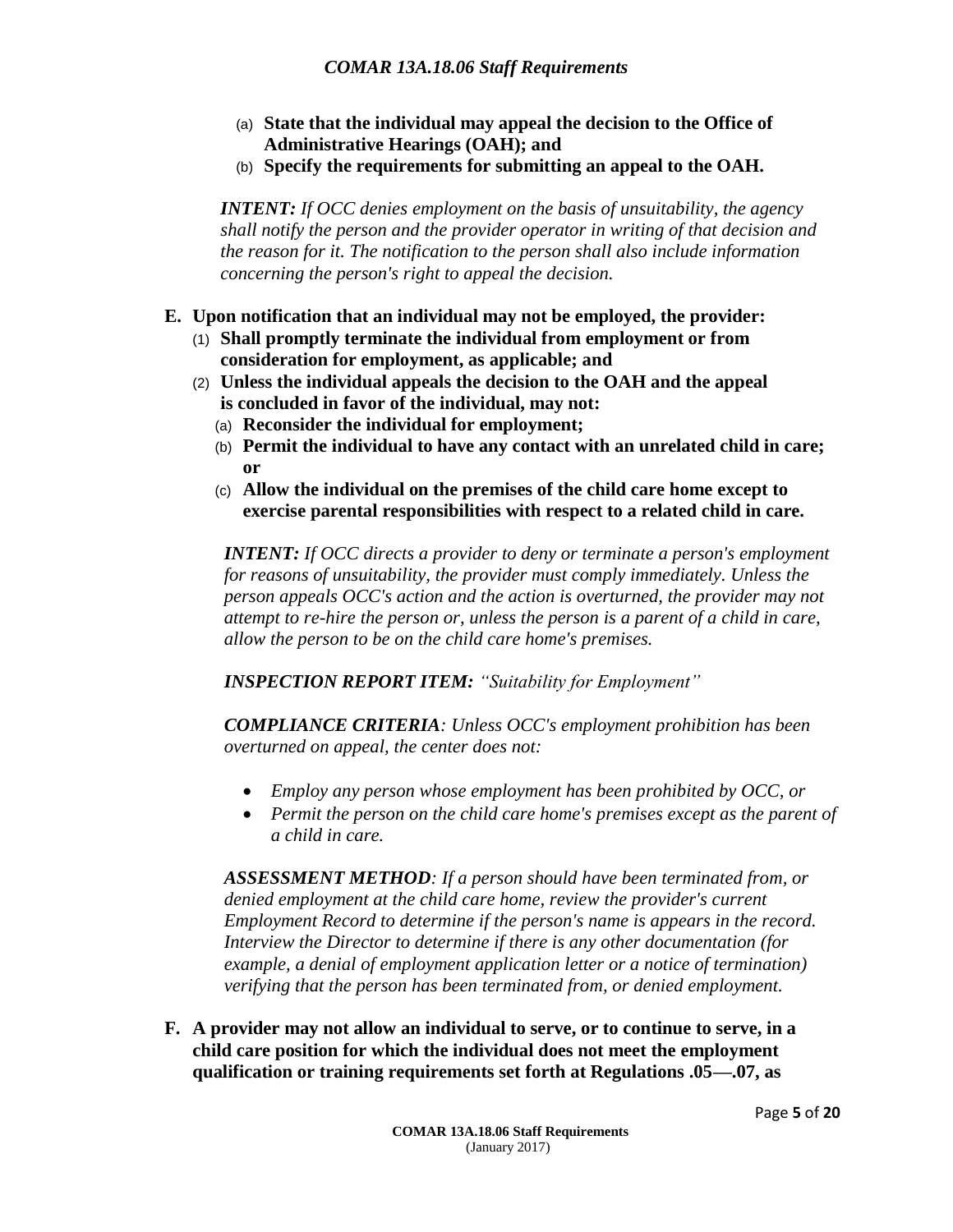**applicable, of this chapter, unless the individual is a substitute functioning in accordance with Regulation .08 of this chapter.**

*INTENT: Large family child care staff must meet employment qualifications and training requirements specified in these regulations in order to hold specific positions and be responsible in whole or in part for the care of enrollees. If an individual does not hold the qualifications and the trainings required by these regulations as specified in §§.05 -.12 of this Chapter, as applicable, such an individual may not be permitted to hold either of those child care positions. Such an individual; however, may serve in the capacity of a substitute if the individual meets the requirements set forth in §.13 of this Chapter.*

*INSPECTION REPORT ITEM: "Suitability for Employment"*

#### *COMPLIANCE CRITERIA:*

- *Any staff member who does not meet the qualifications and trainings specified in §§.05 - .10 of this Chapter, as applicable, has not been assigned to or does not serve in one of the positions which require specific qualifications and trainings.*
- *A staff member with responsibility for care of children, who does not meet the qualifications and trainings required by these regulations, serves as a substitute pursuant to § .08 of this Chapter.*

*ASSESSMENT METHOD: Review the qualifications and trainings of center staff to determine if they meet the requirements for the positions held.* 

#### **.04 Staff Health.**

- **A. Medical Evaluation.**
	- (1) **A provider shall obtain a medical evaluation, including a tuberculosis screen, if indicated, on a form supplied or approved by the office, that has been completed within 6 months before the individual begins work in the child care home, from each prospective:**
		- (a) **Staff member; and**
		- (b) **Except for a health care professional serving as a consultant pursuant to Regulation .09C of this chapter, support staff who will be present at the child care home while children are in care.**
	- (2) **The medical evaluation may transfer directly from one child care home to another, or from a licensed child care center to the child care home, if the evaluation was completed within the previous 12 months.**

*INTENT: A large family child care home employee must be free of any communicable disease that would prohibit the person from working in a large family child care home. The staff who work with children must be able to participate fully in a program for active youngsters. This might include lifting infants and young children, getting up and down from the floor, lively outdoor activities, and moving furniture. It may also include transporting children in a*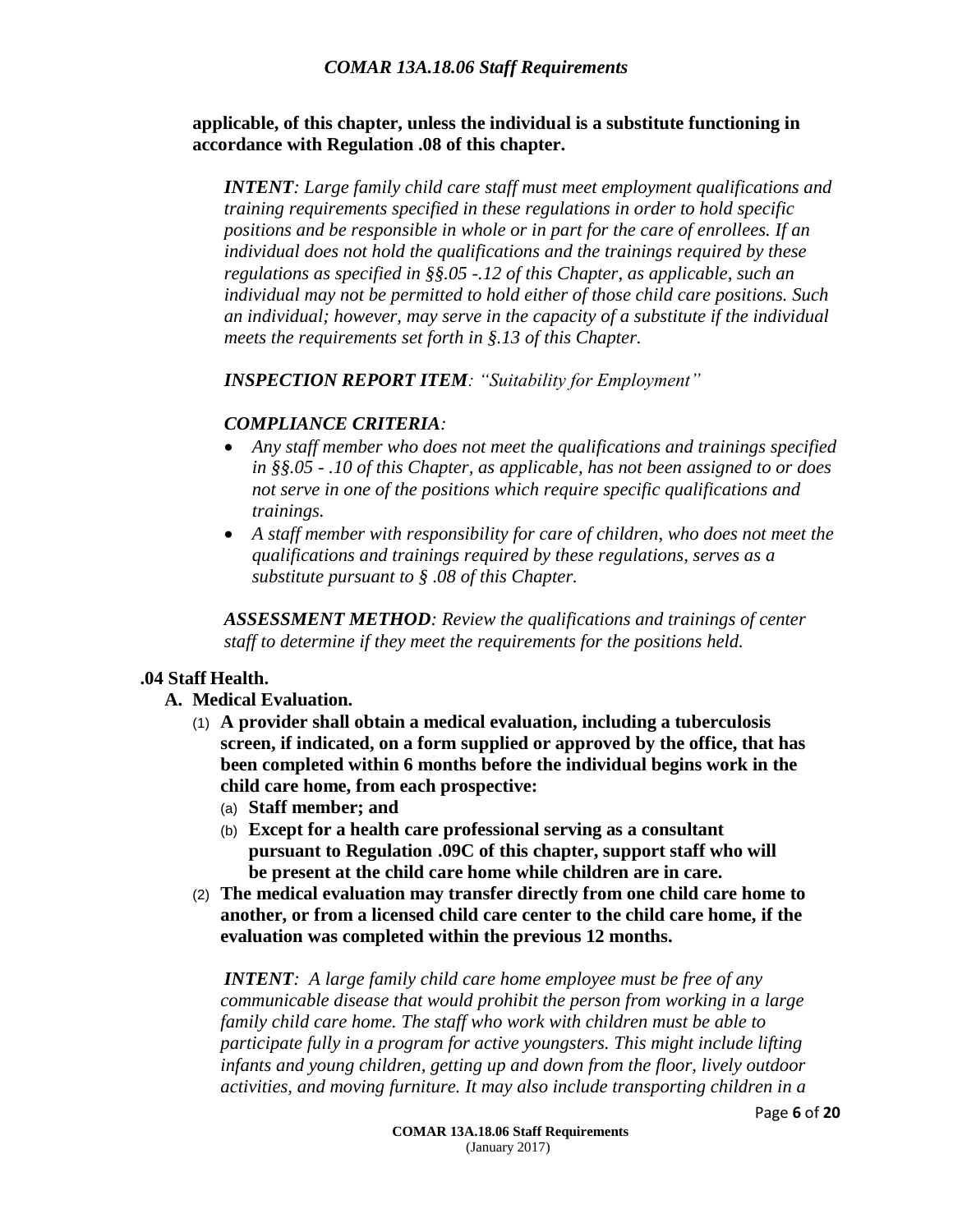*motor vehicle. Therefore, the person must be evaluated for any physical condition that might adversely affect his or her job performance.* 

#### *INSPECTION REPORT ITEM: "Staff Health"*

#### *COMPLIANCE CRITERIA:*

- *For each large family child care home employee whose job duties require the person to be present when children are in attendance, there is a medical evaluation on file that was completed no more than 6 months before the person began working at the large family child care home.*
- *The medical evaluation is documented on a "Medical Report for Child Care", OCC 1204 form, or on a similar form that has been approved by the Regional Office.*

*ASSESSMENT METHOD: Review employee records on file at the large family child care home to determine if the required medical evaluations are present for each employee and determine if these evaluations were completed within 6 months before the employee began work in the large family child care home.*

**B. Exclusion from Work. Except with the approval of the office and the health officer, a provider may not permit an individual with a serious transmissible infection or communicable disease listed on a chart supplied by the office to work at the child care home during the period of exclusion from child care recommended on the chart for that infection or disease.**

*INTENT: Children in care must be protected from exposure to certain infectious and communicable diseases identified by the Maryland Department of Health and Mental Hygiene (DHMH). A large family child care home employee who has such a disease and is in its communicable stage may not be permitted to work at the large family child care home.*

*INSPECTION REPORT ITEM: "Staff Health"*

*COMPLIANCE CRITERIA: An employee, who has a disease listed in the current DHMH "Communicable Diseases Summary" chart, is kept away from work for the period of time stated in that chart.*

*ASSESSMENT METHOD: Interview the Director and other facility staff as necessary to determine if:*

- *The large family child care home maintains a copy of the current DHMH "Communicable Diseases Summary" chart, and*
- *The large family child care home's policy on staff with infectious and communicable diseases is consistent with the exclusion guidelines stated in the "Communicable Diseases Summary" chart.*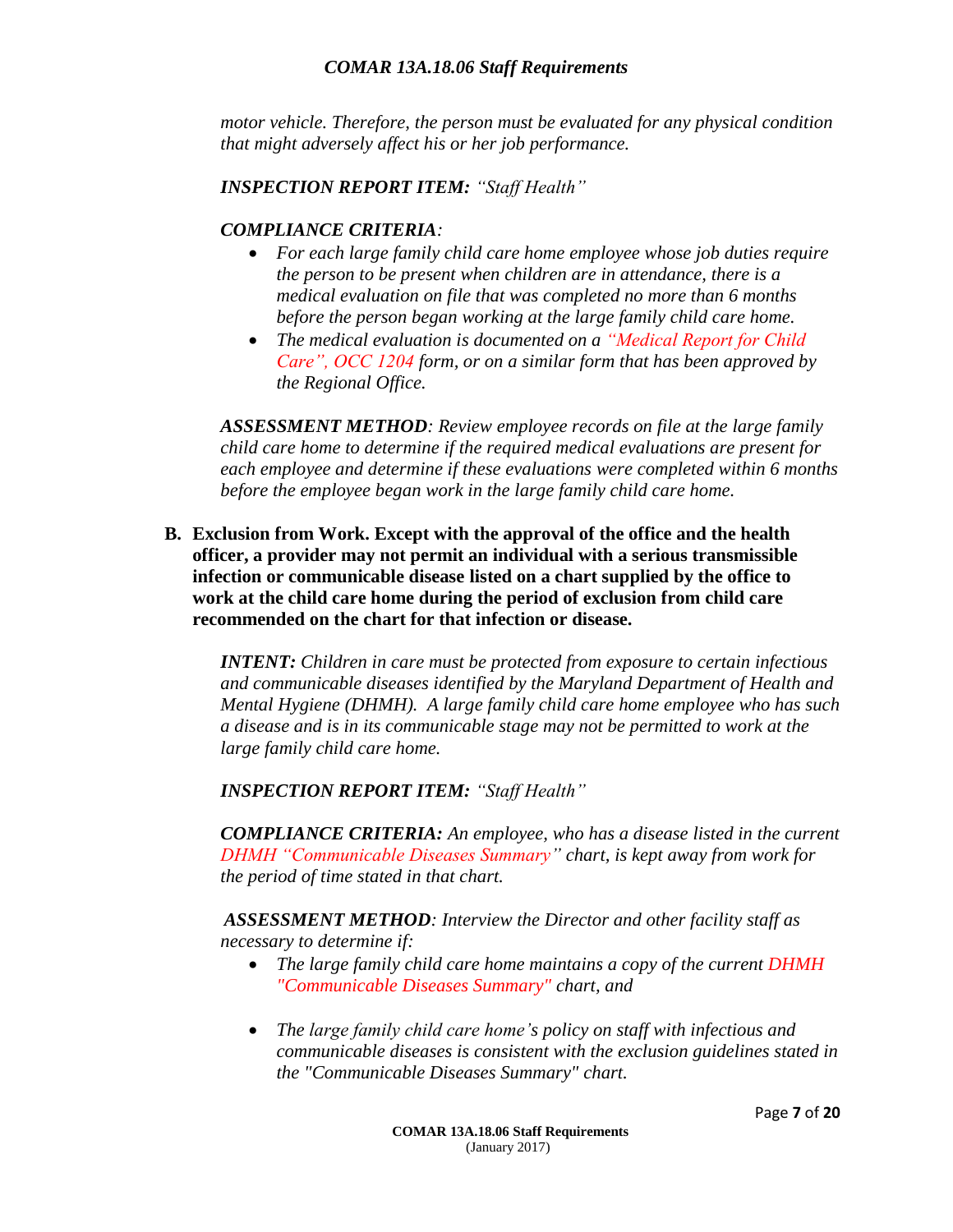- **.05 Child Care Home Directors.**
	- **A. Use of a Director.**
		- (1) **A provider may designate an individual to serve as the director of the child care home.**
		- (2) **If an individual is not designated by the provider as the director, the provider shall be the director of the child care home.**
	- **B. An individual designated as the director of a child care home shall meet the requirements of this regulation.**
	- **C. The provider shall meet the requirements for qualifying as the director of a child care home.**
	- **D. Except when engaged in occasional child care home-related activities or away on leave, the director shall be present in the child care home during at least 1/2 of the operating hours of the home each week to:**
		- (1) **Plan and supervise all aspects of the program for children;**
		- (2) **Supervise the staff; and**
		- (3) **Be available to staff, parents, and children.**
	- **E. Except as set forth at §F of this regulation, to qualify as a director in a large family child care home, an individual shall:**
		- (1) **Be 21 years old or older;**
		- (2) **Hold a high school diploma or a certificate of high school equivalence, or have successfully completed at least 6 credits from an accredited college or university;**
		- (3) **Have successfully completed:**
			- (a) **9 clock hours of approved preservice training in communicating with staff, parents, and the public, or at least one academic college course for credit; and**
			- (b) **3 semester hours or their equivalent of approved administrative training; and**
			- (c) **Effective January 1, 2016:**
				- **(i) 3 clock hours of approved training in ADA compliance; and**
				- **(ii) Approved training in supporting breastfeeding practices.**
		- (4) **Have successfully completed 6 semester hours or 90 clock hours, or their equivalent, of approved preservice training, or hold the Child Development Associate National Credential that is issued by the Council for Professional Recognition;**
		- (5) **Unless previously approved by the office to direct a child care program serving children younger than 2 years old, have completed 3 semester hours of approved training, or the equivalent, related exclusively to the care of children younger than 2 years old; and**
		- (6) **Have completed 1 year of experience working directly with children in a registered child care home, licensed child care center, nursery school, churchoperated school, or similar setting.**
	- **F. An individual is considered qualified as a director when that individual has:**
		- (1) **Received either:**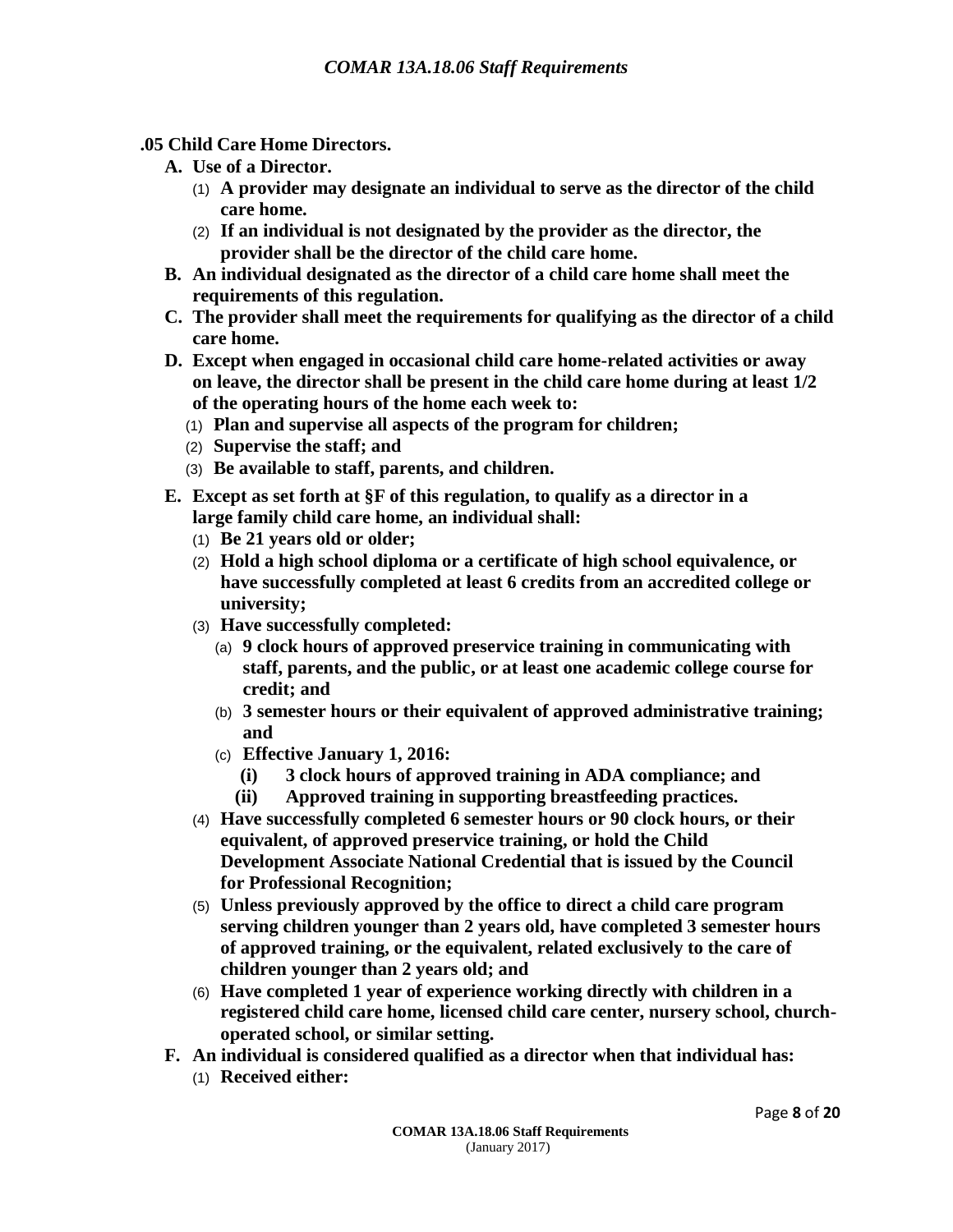- (a) **Approval by the Department as a teacher for early childhood education, including nursery school through third grade, and has 6 semester hours in early childhood education; or**
- (b) **Certification by the Department or by any other state for early childhood education, including nursery school through third grade; and**
- (2) **Completed 3 semester hours of approved training, or the equivalent, related exclusively to the care of children younger than 2 years old.**

*INTENT: The Director of a large family child care home must have sufficient maturity, education, training, and experience to plan and administer a child care program, supervise personnel, and respond appropriately to a range of operational issues.*

*INSPECTION REPORT ITEMS: "Child Care Home Directors"*

*COMPLIANCE CRITERIA: The Director meets the age, education, and experience requirements for the position.*

#### *ASSESSMENT METHOD:*

- *Review the provider's record to determine if the Director meets the minimum qualifications.*
- *Verify age information by checking it against the Director's:*
	- *Driver's license;*
	- *Birth certificate;*
	- *Age of majority card;*
	- *College transcript; or*
	- *Other government-issued document (e.g., passport, naturalization papers, green card, etc.)*

#### *Notes:*

- *For detailed information about Director Qualifications and how to determine whether an individual meets those qualifications, see "Maryland Large Family Child Care Home – Staff Requirements"*
- *The Regional Office may approve an operator's request for a variance of the Director qualifications under certain circumstances if certain factors are present that comply with the intent of the regulation. See OCC form 1213, "Variance Request".*
- *The Credentialing Branch of OCC is responsible for establishing and monitoring the approval criteria for all courses and curricula used to meet pre-employment training and continued training requirements. The Credentialing Branch is also responsible for all approvals of trainers and training organizations who wish to offer those courses and curricula.*

#### **G. A director shall:**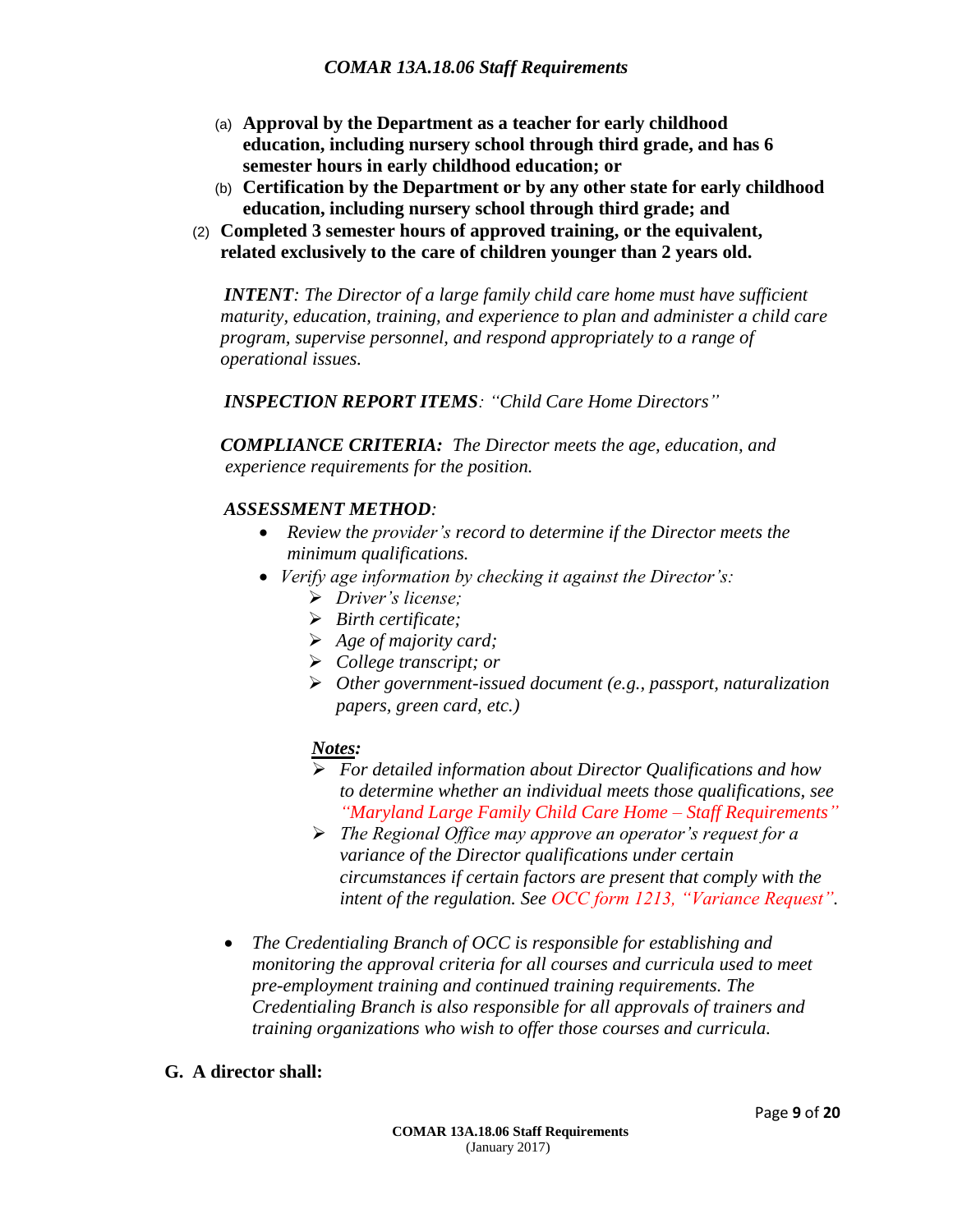- (1) **Maintain the professional development plan received from the office;**
- (2) **According to the professional development plan, complete approved continued training, at the rate of at least 12 clock hours per full year of service as a director, that consists of a:**
	- (a) **Minimum of 6 clock hours of core of knowledge training; and**
	- (b) **Maximum of 6 clock hours of elective training; and**
- (3) **Document completion of the continued training on the professional development plan.**

*INTENT: The Director of a large family child care home must have sufficient continued training to keep abreast with current early childhood issues.*

*INSPECTION REPORT ITEM: "Director – Continued Training"*

*COMPLIANCE CRITERIA: The Director completes at least 12 clock hours of approved continued training during each full year of employment.*

*ASSESSMENT METHOD: Review the Director's completed Professional Development Plan with attached documentation of trainings completed to determine if the Director has completed continued training as required during the previous full year of employment.*

#### *Notes:*

- *This regulation is met if the individual participates in the OCC Credentialing Program and has a current certificate noting achievement at Level 2 or above. Check the expiration date on the credential certificate. If expired, the individual must produce evidence of 12 hours of continued training.*
- *If individual states that the certificate is not expired, check with the Credentialing Branch for verification. See "Checking Staff Continued Training in Child Care Centers/Large Family Child Care Home Guidelines".*
- *The Credentialing Branch of OCC is responsible for establishing and monitoring the approval criteria for all courses and curricula used to meet pre-employment training and continued training requirements. The Credentialing Branch is also responsible for all approvals of trainers and training organizations who wish to offer those courses and curricula.*

#### **.06 Family Child Care Teachers.**

- **A. A family child care teacher in a child care home shall be 19 years old or older.**
- **B. Except as set forth at §C of this regulation, to qualify as a family child care teacher, an individual:**
	- (1) **Shall hold or have successfully completed:**
		- (a) **A high school diploma, a certificate of high school equivalence, or courses for credit from an accredited college or university;**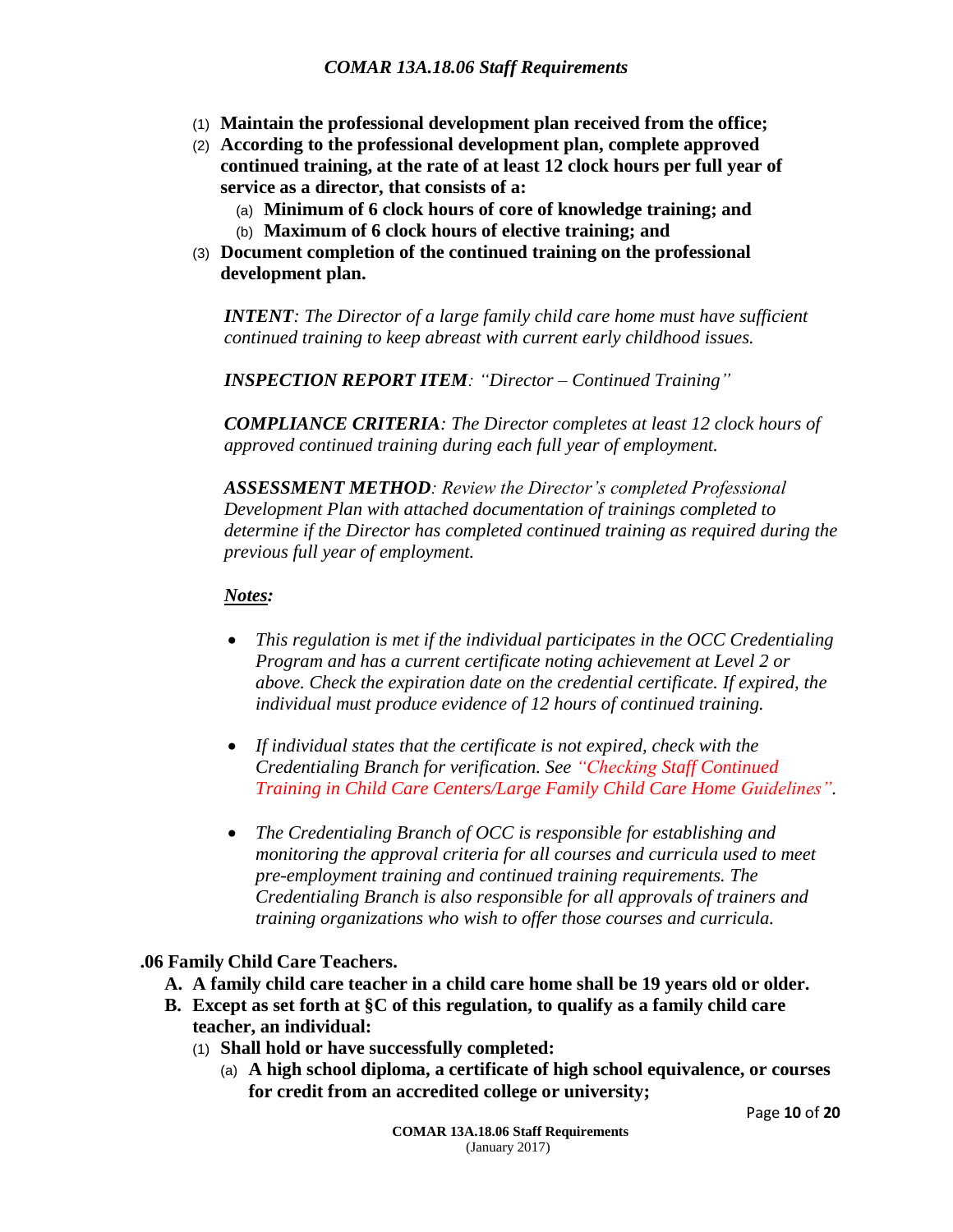- (b) **Either 9 clock hours of approved pre-service training in communicating with staff, parents, and the public or at least one academic college course for credit; and**
- (c) **Either:**
	- **(i) 6 semester hours or 90 clock hours or their equivalent of approved pre-service training;**
	- **(ii) The Child Development Associate Credential issued by the Child Development Associate National Credentialing Program; or**
	- **(iii) Accreditation by the National Association for Family Child Care as a family child care provider; and**
- (2) **Have completed at least one of the following:**
	- (a) **1 year of experience working under supervision with children in licensed child care center, nursery school, church-operated school, or similar setting;**
	- (b) **1 year of experience as a registered family child care provider; or**
	- (c) **1 year of college, or a combination of experience and college that together are equivalent to 1 year;**
- **C. An individual shall qualify as a family child care teacher if the individual:**
	- (1) **Holds an associate's or higher degree with approved courses in early childhood education;**
	- (2) **Qualified before July 1, 2008, as a child care teacher in a licensed child care center and has been continuously employed since that time at the same or another licensed child care center;**
	- (3) **Has been approved as a teacher by the Department for early childhood in nursery school through third grade; or**
	- (4) **Is certified by the Department or by any other state for early childhood in nursery school through third grade.**

*INTENT: A child care teacher may have sole responsibility for supervising a group of children. That individual must have sufficient maturity, education, training, and experience to plan and administer activities for that group while attending constantly to the needs of each child in that group, as well as to the needs of the group as a whole.*

*INSPECTION REPORT ITEMS: "Family Child Care Teachers"*

*COMPLIANCE CRITERIA: The preschool teachers meets the requirements established in this regulation.*

*ASSESSMENT METHOD: Review the provider's record to determine if the family child care teachers meet the applicable minimum qualifications.*

> *Verify age information by checking it against the teacher's: Driver's license;*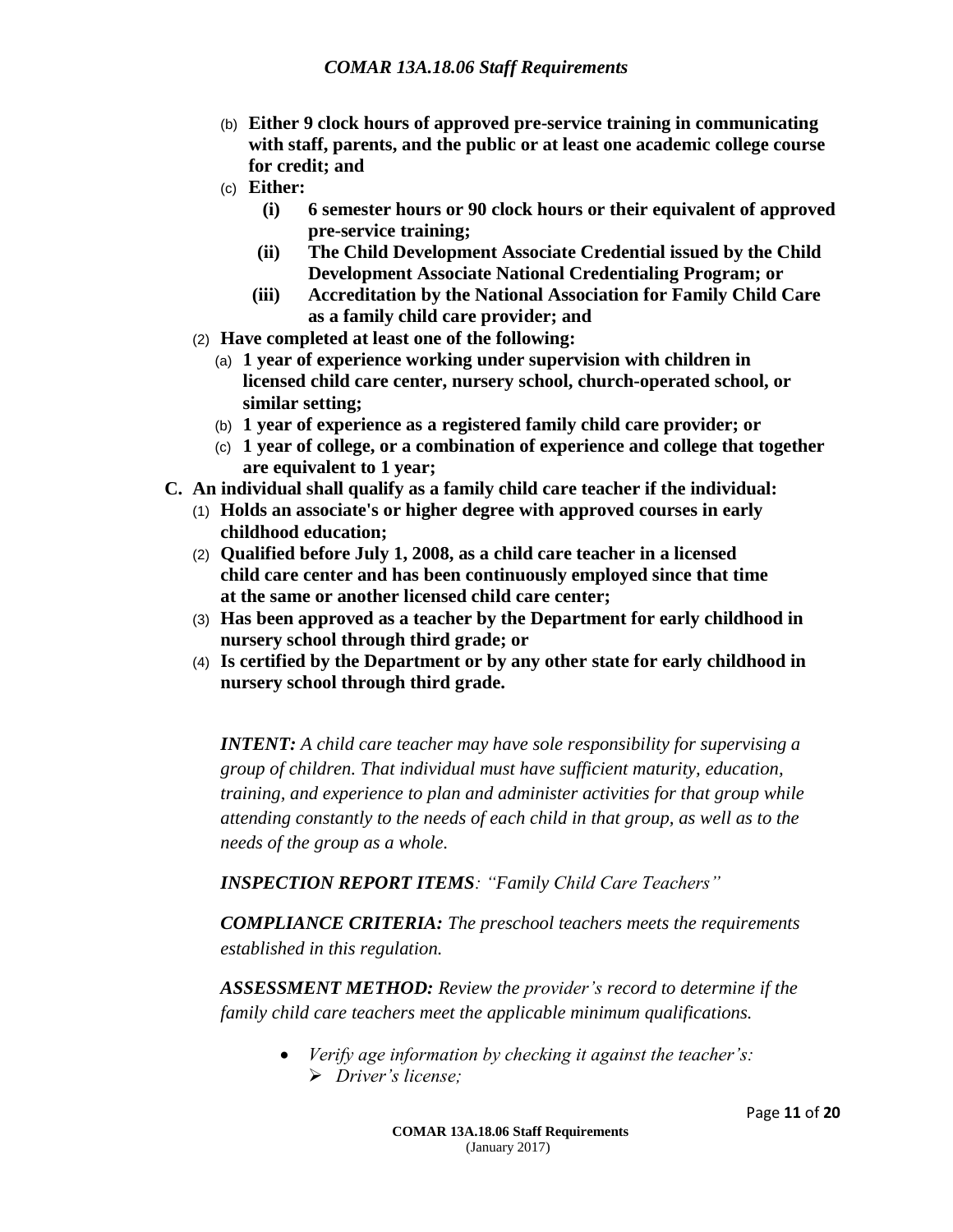- *Birth certificate;*
- *Age of majority card;*
- *College transcript; or*
- *Other government-issued document (e.g., passport, naturalization papers, green card, etc.)*

#### *Notes:*

- *For detailed information about Teacher qualifications and how to determine whether an individual meets those qualifications, see "Maryland Large Family Child Care Home – Staff Requirements"*
- *The Regional Office may approve an operator's request for a variance of the preschool teacher qualifications under certain circumstances if certain factors are present that comply with the intent of the regulation. See OCC form 1213, "Variance Request".*
- *The Credentialing Branch of OCC is responsible for establishing and monitoring the approval criteria for all courses and curricula used to meet pre-employment training and continued training requirements. The Credentialing Branch is also responsible for all approvals of trainers and training organizations who wish to offer those courses and curricula.*
- **D. A family child care teacher in a child care home shall:**
	- (1) **According to the individual's professional development plan, complete approved continued training, at the rate of at least 12 clock hours per full year of employment as a child care teacher, that consists of a:**
		- (a) **Minimum of 6 clock hours of core of knowledge training; and**
		- (b) **Maximum of 6 clock hours of elective training; and**
	- (2) **Document completion of the continued training on the professional development plan.**

*INTENT: A child care teacher must have sufficient continued training to keep abreast with current early childhood issues.*

*INSPECTION REPORT ITEM: "Family Child Care Teacher – Continued Training"*

*COMPLIANCE CRITERIA: The child care teacher completes at least 12 clock hours of approved continued training during each full year of employment.*

*ASSESSMENT METHOD: Review the teacher's completed Professional Development Plan with attached documentation of trainings completed to determine if the teacher has completed continued training as required during the previous full year of employment.*

*Notes:*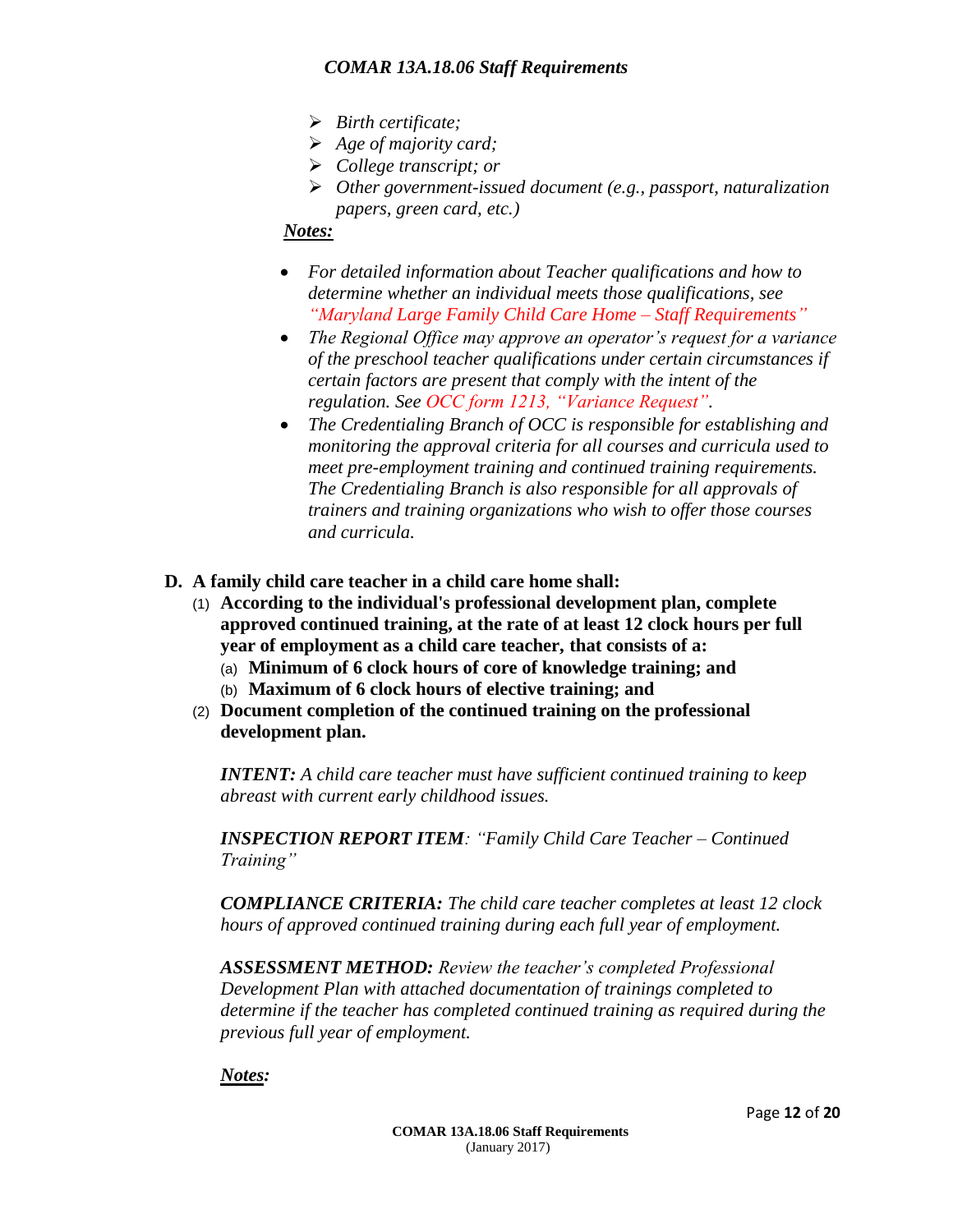- *This regulation is met if the individual participates in the OCC Credentialing Program and has a current certificate noting achievement at Level 2 or above. Check the expiration date on the credential certificate. If expired, the individual must produce evidence of 12 hours of continued training.*
- *If individual states that the certificate is not expired, check with the Credentialing Branch for verification. See "Checking Staff Continued Training in Child Care Centers/Large Family Child Care Home Guidelines".*
- *The Credentialing Branch of OCC is responsible for establishing and monitoring the approval criteria for all courses and curricula used to meet pre-employment training and continued training requirements. The Credentialing Branch is also responsible for all approvals of trainers and training organizations who wish to offer those courses and curricula.*
- **E. Before a family child care teacher may supervise a child younger than 2 years old, the individual shall, unless previously qualified by the office to supervise an infant or a toddler:**
	- (1) **Meet the requirements of §§A—B of this regulation and have completed 3 semester hours of approved training, or the equivalent, related exclusively to the care of children younger than 2 years old; or**
	- (2) **Be 19 years old or older and:**
		- (a) **Meet the requirements of §B(1)(a) and (b) and §B(2) of this regulation; and**
		- (b) **Have completed 6 semester hours of approved training, or the equivalent, related exclusively to the care of children younger than 2 years old.**

*INTENT: A child care teacher who supervises a group of infants or toddlers must have sufficient maturity and have completed training related exclusively to the care of infants and toddlers.*

*INSPECTION REPORT ITEM: "Child Care Teachers – Preschool"*

*COMPLIANCE CRITERIA: The child care teacher who supervises a group of infants or toddlers meets the requirements of this regulation.*

*ASSESSMENT METHOD: Review the facility's licensing record to determine if the individual child care teacher who supervises infants and toddlers meets the requirements specified above.*

#### **.07 Aides.**

- A. **An aide shall:**
	- (1) **Be 16 years old or older;**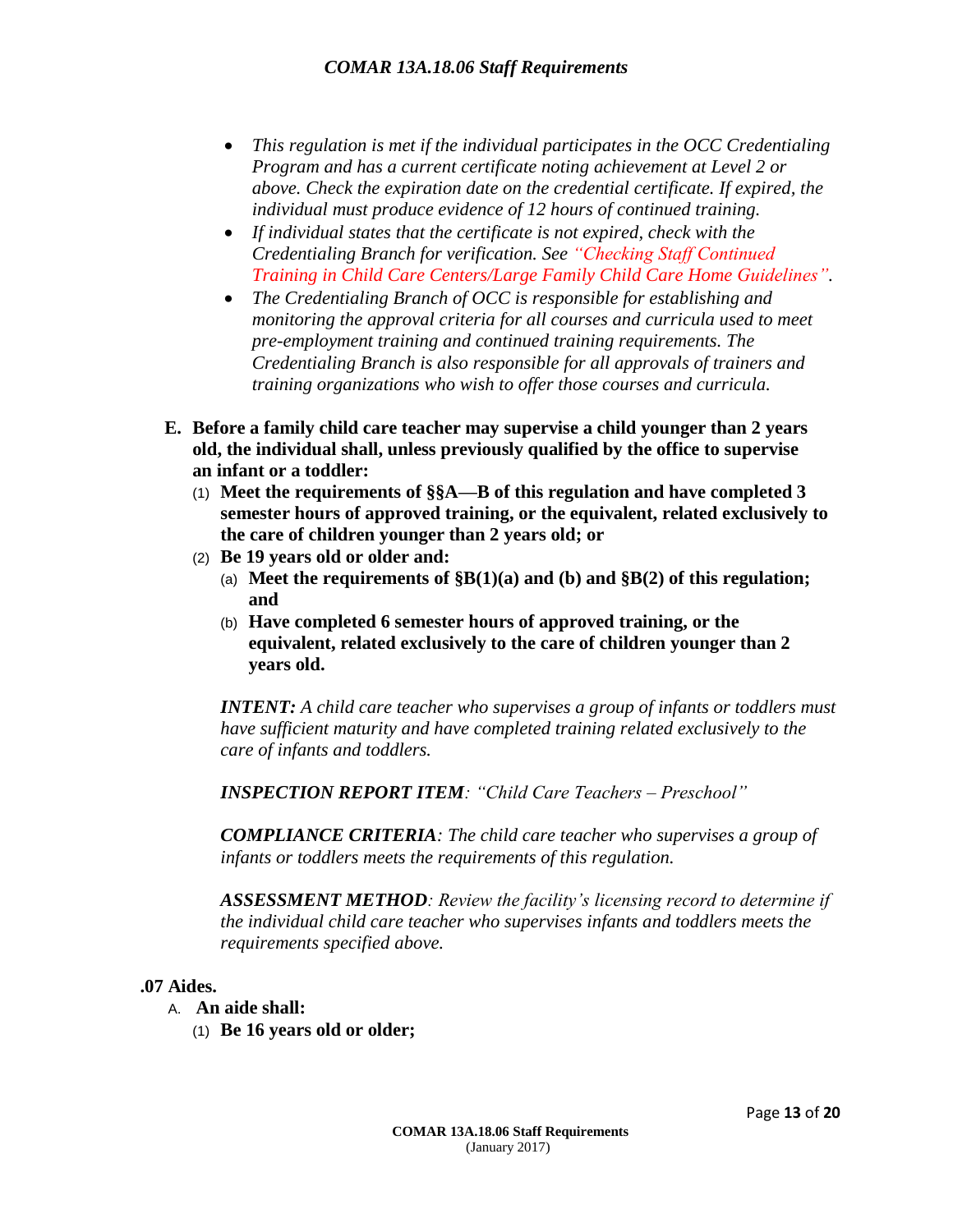*INTENT: A minimum age helps ensure that an aide has reached a certain level of maturity.*

*INSPECTION REPORT ITEM: "Aides"*

*COMPLIANCE CRITERIA: Each aide is at least 16 years old.*

#### *ASSESSMENT METHOD:*

- *Review required facility documentation to ensure that it contains information about the age and/or birth date of an aide; and*
- *Verify that information by checking it against the aide's:*
	- *Driver's license;*
	- *Birth certificate;*
	- *Age of majority card;*
	- *College transcript; or*
	- *Other government-issued document (e.g., passport, naturalization papers, green card, etc.)*

#### (2) **Work under the direct supervision of the provider or the family child care teacher in charge of the group of children to which the aide is assigned;**

*INTENT: Because there are no education, training, or experience requirements for the aide position, an aide may not work independently with children but must instead work only under the direct supervision of a properly qualified staff member. There are, however, certain limited circumstances under which a supervised aide may assume temporary responsibility for a group of children (see "Notes" below).*

#### *INSPECTION REPORT ITEM: "Aides"*

*COMPLIANCE CRITERIA: Each aide is assigned so that he or she works only under the supervision of a properly qualified staff member.*

*ASSESSMENT METHOD: Review the facility's current Staffing Pattern form, OCC 1206, to determine if each aide is assigned to work only under the required supervision.*

*Notes: An aide may assume temporary group responsibility only under the following limited circumstances:*

- *The supervising staff member assigned to the group is briefly called away from the group (to answer the phone, cope with an upset child, take a child to the bathroom, etc.);*
- *Taking three or less children to the bathroom, or*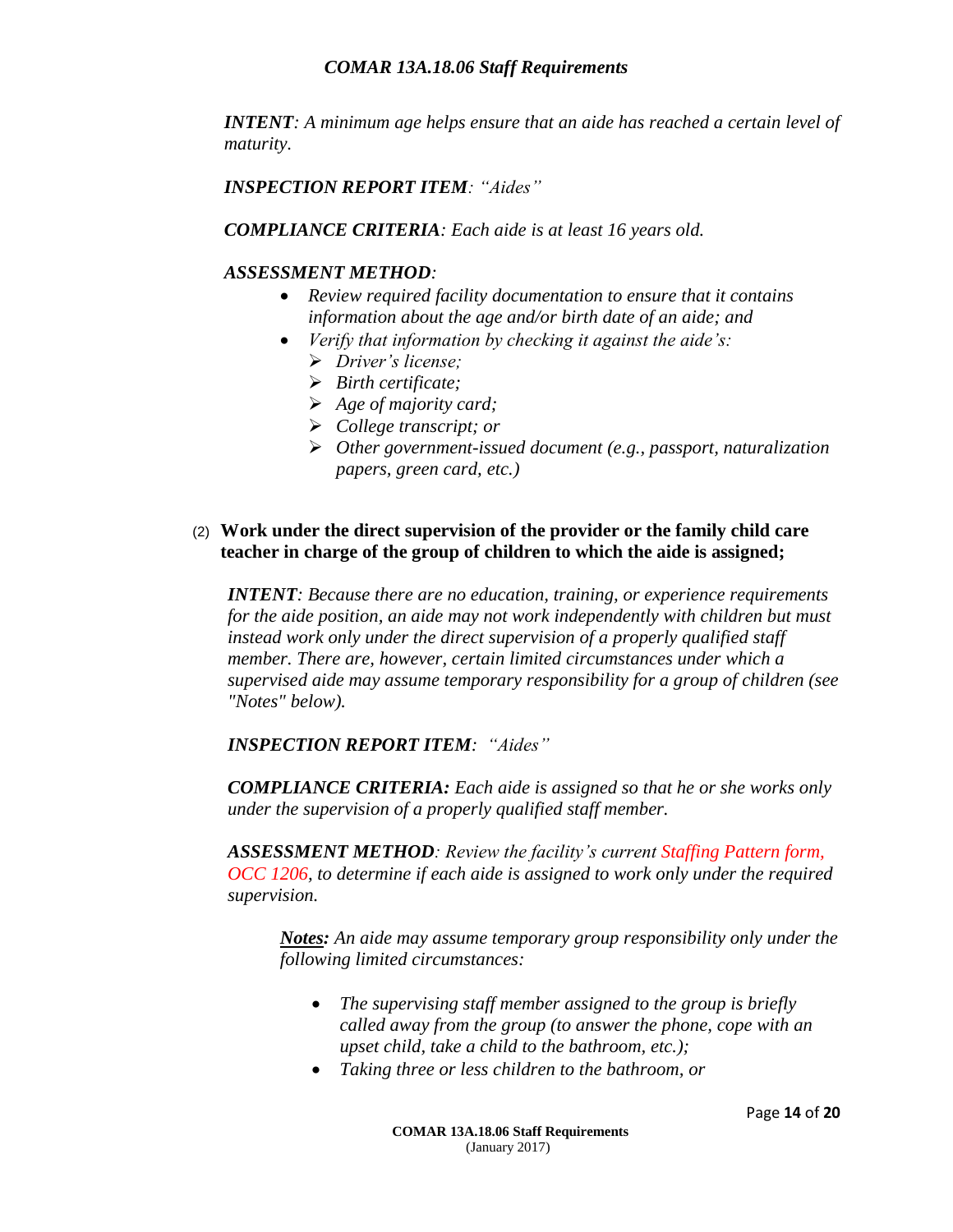- *The group consists of napping children who are at least 2 two years old and the supervising staff member assigned to the group remains on site and within hearing range, in accordance with Chapter .08, Child Supervision, §.08B(2)(a).*
- (3) **According to the individual's professional development plan, complete approved continued training, at the rate of at least 6 clock hours per full year of employment as a child care aide, that consists of a:**
	- (a) **Minimum of 3 clock hours of core of knowledge training; and**
	- (b) **Maximum of 3 clock hours of elective training; and**
- **(4) Document completion of the continued training on the professional development plan.**

*INTENT: In order to keep abreast with current child development issues and to be effective in knowing and adequately addressing children's developmental needs, an aide in a large family child care home must have sufficient continued training.* 

*INSPECTION REPORT ITEM: "Aides – Continued Training"*

*COMPLIANCE CRITERIA: The child care aide completes at least 6 clock hours of approved continued training, as specified above, during each full year of employment.*

*ASSESSMENT METHOD: Review the aide's completed Professional Development Plan with attached documentation of trainings completed to determine if the aide has completed continued training as required during the previous full year of employment.*

#### *Notes:*

- *This regulation is met if the individual participates in the OCC Credentialing Program and has a current certificate noting achievement at Level 2 or above. Check the expiration date on the credential certificate. If expired, the individual must produce evidence of 12 hours of continued training.*
- *If individual states that the certificate is not expired, check with the Credentialing Branch for verification. See "Checking Staff Continued Training in Child Care Centers/Large Family Child Care Home Guidelines".*
- *The Credentialing Branch of OCC is responsible for establishing and monitoring the approval criteria for all courses and curricula used to meet pre-employment training and continued training requirements. The Credentialing Branch is also responsible for all approvals of trainers and training organizations who wish to offer those courses and curricula.*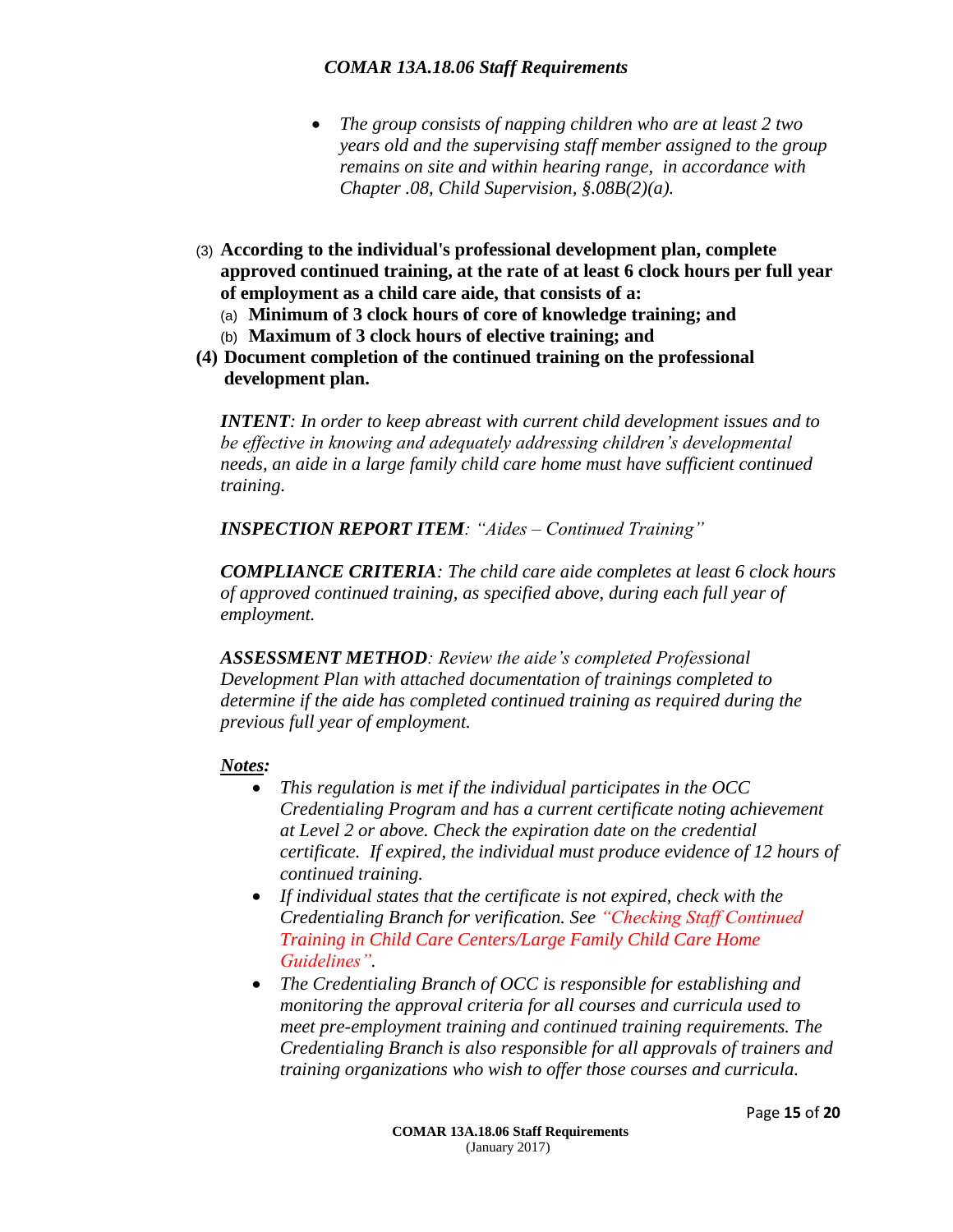- B. **Unless an individual has completed 90 clock hours or the equivalent in early childhood education preservice training, and except as set forth in §C of this regulation, an individual hired to work as an aide shall complete, within 6 months after the date of hire, an orientation session that follows guidelines established by the office and includes, but is not limited to:**
	- (1) **Proper child supervision;**
	- (2) **Workplace professionalism; and**
	- (3) **Interacting with parents.**

*INTENT: In order for a child care aide to be knowledgeable about caring for children, facility procedures, and interacting with parents, the child care provider must provide a timely orientation to the aide about such matters.* 

*INSPECTION REPORT ITEM: "Staff Orientation"*

*COMPLIANCE CRITERIA: Within 6 months after date of hire, the large family child care provider provides an orientation to aides which includes, but is not limited to, the items specified in §B(1)-(3) of this regulation.*

*ASSESSMENT METHOD: Review the facility's records indicating that each aide received the orientation required by this regulation.*

*Note: Individuals hired to work as Aides who have completed six (6) semester hours or 90 clock hours in early childhood education prior to employment, or within the first 6 months of employment, are not required to complete an orientation session.* 

C. **The requirement to complete an orientation session, as set forth at §B of this regulation, does not apply to an individual hired to work as an aide before January 1, 2009.**

**.08 Substitutes.**

- **A. When a staff member is absent, a substitute for that staff member shall be provided as needed to maintain the staff/child ratios required by COMAR 13A.18.08.03.**
- **B. A substitute shall:**
	- (1) **Be 18 years old or older;**

*INTENT: Except for the position of aide (for which the minimum age is 16-yearsold), a substitute must be at least 18-years-old.*

*INSPECTION REPORT ITEM: "Substitutes"*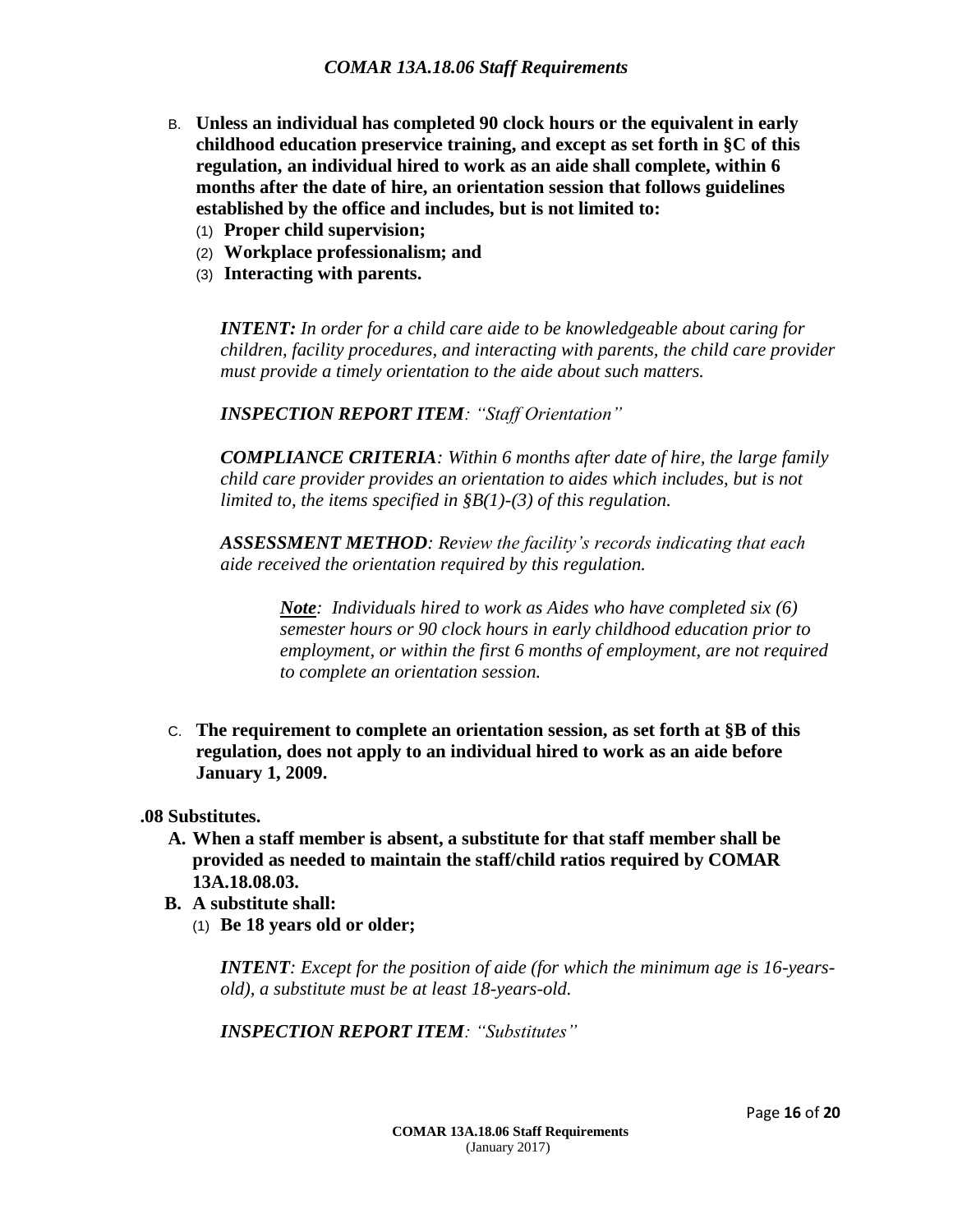*COMPLIANCE CRITERIA: Each substitute aide is at least 16-years-old, and each substitute for all other positions is at least 18-years-old.*

*ASSESSMENT METHOD: Review the OCC form 1229, "Substitute Form", to determine if the person meets the applicable minimum age requirement. Request operator to produce documentation of the age of the substitutes. Documentation verifying age may include one of the following:*

- *Driver's license;*
- *Birth certificate;*
- *Age of majority card;*
- *College transcript; or*
- *Other government-issued document (e.g., passport, naturalization papers, green card, etc.)*
- (2) **Be familiar with this subtitle;**
- (3) **Complete, sign, and submit to the office the required forms for substitutes, which include permission to examine records of abuse and neglect of children;**
- (4) **If paid, apply for a federal and State criminal background check at a designated law enforcement office in the State; and**
- (5) **Present no risk to the health, safety, or welfare of children.**
- **C. If a substitute is needed for longer than a continuous 2-week period, the provider shall provide a substitute who meets the qualifications required in this chapter for the absent staff member, or demonstrate that reasonable efforts have been made, with no success, to obtain a qualified substitute.**
- **D. If a staff member is absent for more than a continuous 2-week period due to family or medical leave, the provider may receive permission from the office to employ a substitute for that absent staff member who does not meet the education, training, and experience qualifications for the absent staff member's position.**

*INTENT: A large family child care provider must be staffed with properly qualified personnel, and an operator may not use unqualified substitutes as a means to avoid that requirement. Except when replacing a staff member who is absent on extended family or medical leave, an operator may not use an unqualified substitute for more than two consecutive weeks without making a good faith effort to find a suitably qualified replacement for the absent staff member.*

#### *INSPECTION REPORT ITEM: "Substitutes"*

*COMPLIANCE CRITERIA: An unqualified substitute is used for more than 2 consecutive weeks only when:*

*The regular staff member is on extended family or medical leave; or*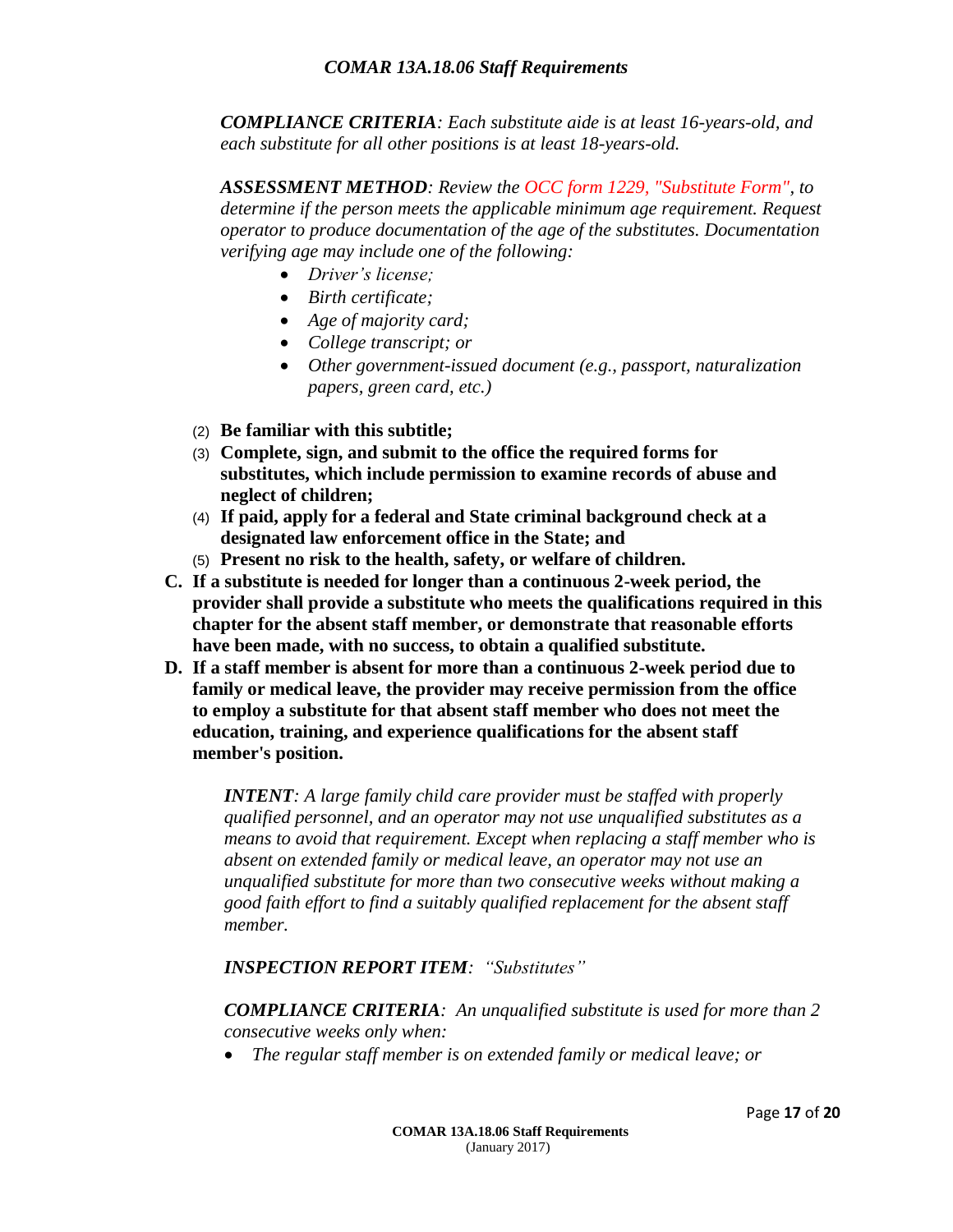*After a good faith effort, the operator is unable to find a suitably qualified replacement for the regular staff member.*

*ASSESSMENT METHOD: Request documentation from the facility director that substantiates, as applicable, the extended leave situation or the good faith effort to obtain a properly qualified replacement.*

*Notes: Examples of "good faith effort" documentation include, but are not limited to, staff recruitment ads in various newspapers, handbills, posters, participation in job fairs, radio ads, Internet ads, e-mail "list-serve" notices, etc.*

#### **.09 Support Personnel.**

**A. Except as set forth at §B of this regulation, the provider shall provide additional personnel for all duties not involving direct supervision of children, such as personnel for food preparation and service, housekeeping, transportation**, **clerical, and other duties, if necessary to maintain the correct staff/child ratios at all times.**

*INTENT: The provider must maintain correct staff/child ratios at all times. If attention by child care staff to program support duties such as meal preparation or child transportation will result in the inability to maintain those ratios, the operator must arrange for additional personnel to perform the support duties.*

*INSPECTION REPORT ITEM: "Support Personnel"*

*COMPLIANCE CRITERIA: All support duties are performed without detriment to the maintenance of minimum staff/child ratios.*

*ASSESSMENT METHOD: Review the facility's current personnel list and staffing pattern for evidence of needed support personnel, and observe implementation of appropriate support services.*

#### **B. Additional staff need not be provided if children are involved in appropriate activities and supervised at all times while necessary duties, such as food preparation, are performed.**

*INTENT: If routine program support duties can be performed without detriment to appropriate child supervision or activities, a small center operator is not required to arrange for additional personnel to perform those duties.*

*INSPECTION REPORT ITEM: "Support Personnel"*

*COMPLIANCE CRITERIA: All support duties are performed without detriment to appropriate child supervision or activities.*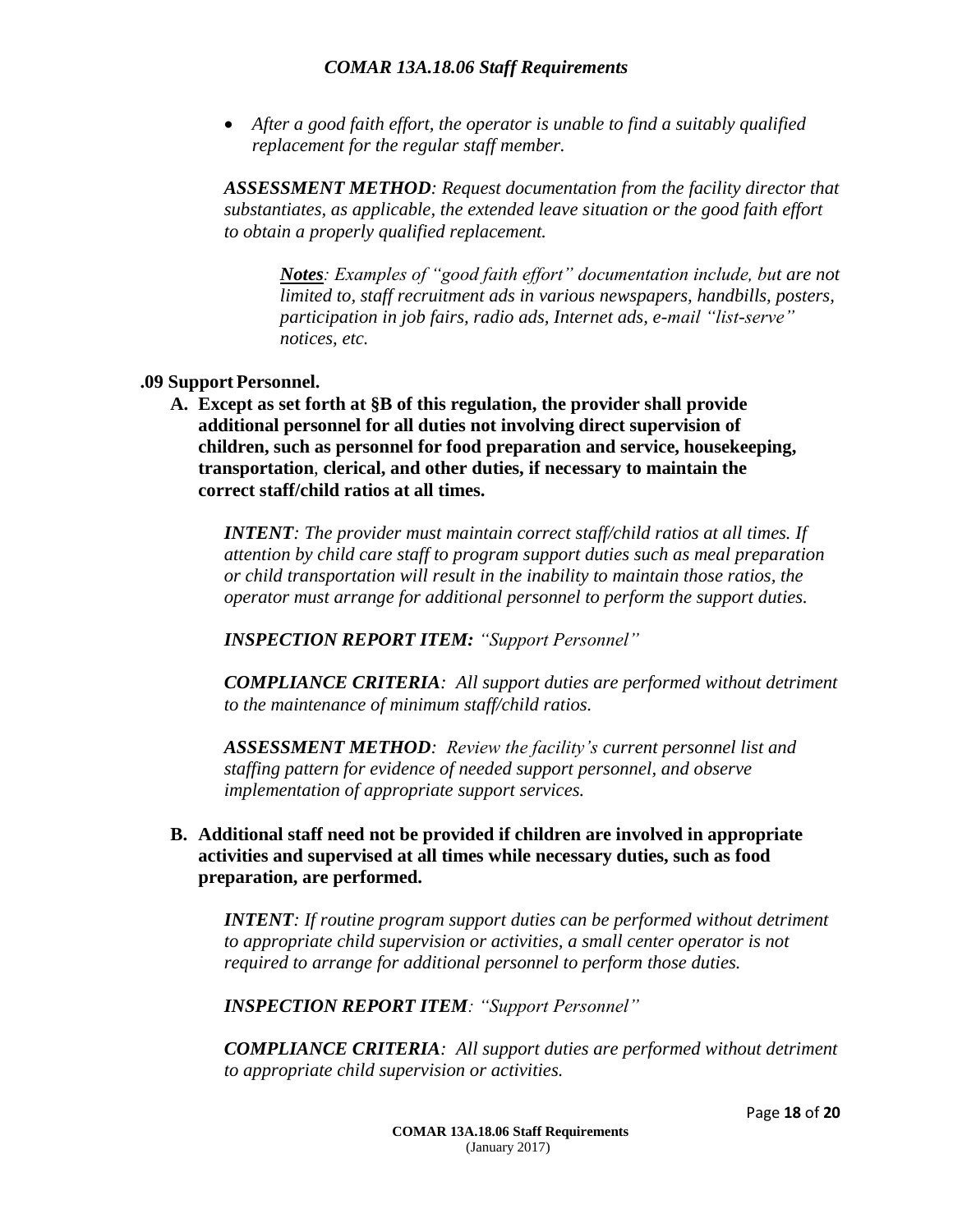*ASSESSMENT METHOD: While support duties are being performed, observe to determine the appropriateness of child supervision and the implementation of child activities. If unable to observe, interview the provider to ascertain how supervision is provided when support duties are performed.*

**C. A child care home that provides a regular service involving the use of specialized health care procedures or equipment shall use as a consultant in providing the service a registered nurse, nurse practitioner, physician's assistant, physician, or other registered or certified service professional as appropriate.**

*INTENT: The provider may provide specialized health care services only if those services are administered by, or under the professional guidance of, properly qualified health care personnel.*

*INSPECTION REPORT ITEM: "Support Personnel"*

*COMPLIANCE CRITERIA: Each specialized health care service or procedure offered by the facility is conducted as follows:*

- *Directly by a properly qualified health care professional, or*
- *Under the review of a properly qualified health care professional.*

*ASSESSMENT METHOD: Review provider records for documentation that the specialized health care service or procedure is conducted by, or under the professional guidance of, an appropriately qualified health care professional.*

#### **.10 Volunteers.**

- **A. A child care home volunteer shall be under the close supervision of the provider or a staff member whenever the volunteer is in contact with an unrelated child in care at the home.**
- **B. The provider may not use as a volunteer an individual who has been prohibited, or automatically would be prohibited, from employment at the child care home pursuant to Regulation .03A or B of this chapter.**

*INTENT: For the safety of the other children in care, each volunteer must be monitored closely by a staff member whenever the volunteer is in the presence of an unrelated child. A person who would be barred from employment at the large family child care home due to a criminal record or a history of child abuse or neglect may not serve at the home as a volunteer.*

*INSPECTION REPORT ITEM: "Volunteers"*

*COMPLIANCE CRITERIA: Each volunteer at the center is:*